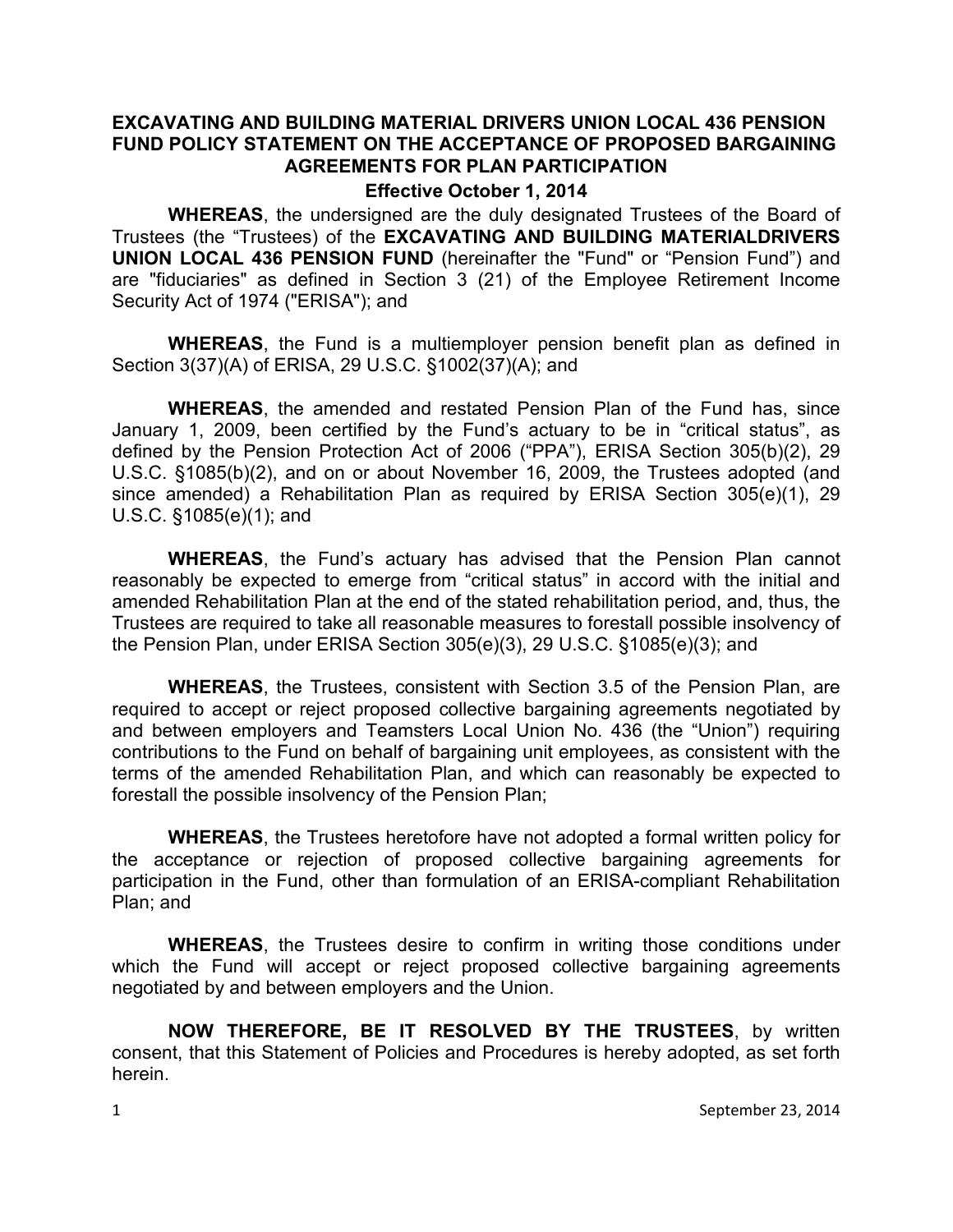# **General Policy on Acceptance of Proposed Collective Bargaining Agreements**

The Board of Trustees will act in accordance with the following language from Section 3.5 of the amended and restated Pension Plan, to reject collective bargaining agreements that could result in adverse selection:

*Effective as of January 1, 2001, the financing of benefits provided by the Plan is based on the continued contribution of Employers as required by the collective bargaining agreement with the Union. If a Union and an Employer should enter into a collective bargaining agreement requiring contributions to the Fund, and then fail to renew such agreement, or enter into an agreement which does not require the continuation of contributions to the Fund, or requires a lesser rate of contributions, the Trustees have the authority to take such action as is necessary with respect to all of the Employees of all of the Employers in that Union jurisdiction, including, but not limited to the following, in order to maintain the Fund on a sound actuarial basis:*

- *(a) The Trustees shall have the right to terminate the Employer's status as Employers.*
- *(b) The Trustees shall have the right to adjust or cancel the past Service Credit of any Employees or former Employees in order to maintain actuarially sound relationship between the contributions made on account of such Employees or former Employees and any benefits accrued by them.*

The Trustees will approve new and successor collective bargaining agreements only if they have been endorsed by the Fund's actuary as being able to sustain and/or contribute to the solvency of the Pension Plan. Further, the Trustees will only accept new or successor collective bargaining agreements if they contain actuarially sound contractual agreements for the payment of contributions to the Fund.<sup>[1](#page-1-0)</sup> The Trustees will rely upon actuarial calculations to determine the benefit level(s) offered to Participants under each contribution level contained in a proposed collective bargaining agreement. Because of this, the Trustees will avoid, consistent with the Pension Plan's terms, accepting any proposed collective bargaining agreements that restrict pension coverage

<span id="page-1-0"></span> $1$  For the purpose of this Policy, the phrase "actuarially sound" shall mean as follows in terms of a collective bargaining agreement: a collective bargaining agreement is actuarially sound if the present value of expected contributions made thereunder exceed the present value of future benefits reasonably expected to accrue under the Plan. The determination regarding whether a proposed collective bargaining agreement is actuarially sound shall be made by the Fund's actuary in writing using reasonable actuarial assumptions, and reported in writing to the Fund Trustees.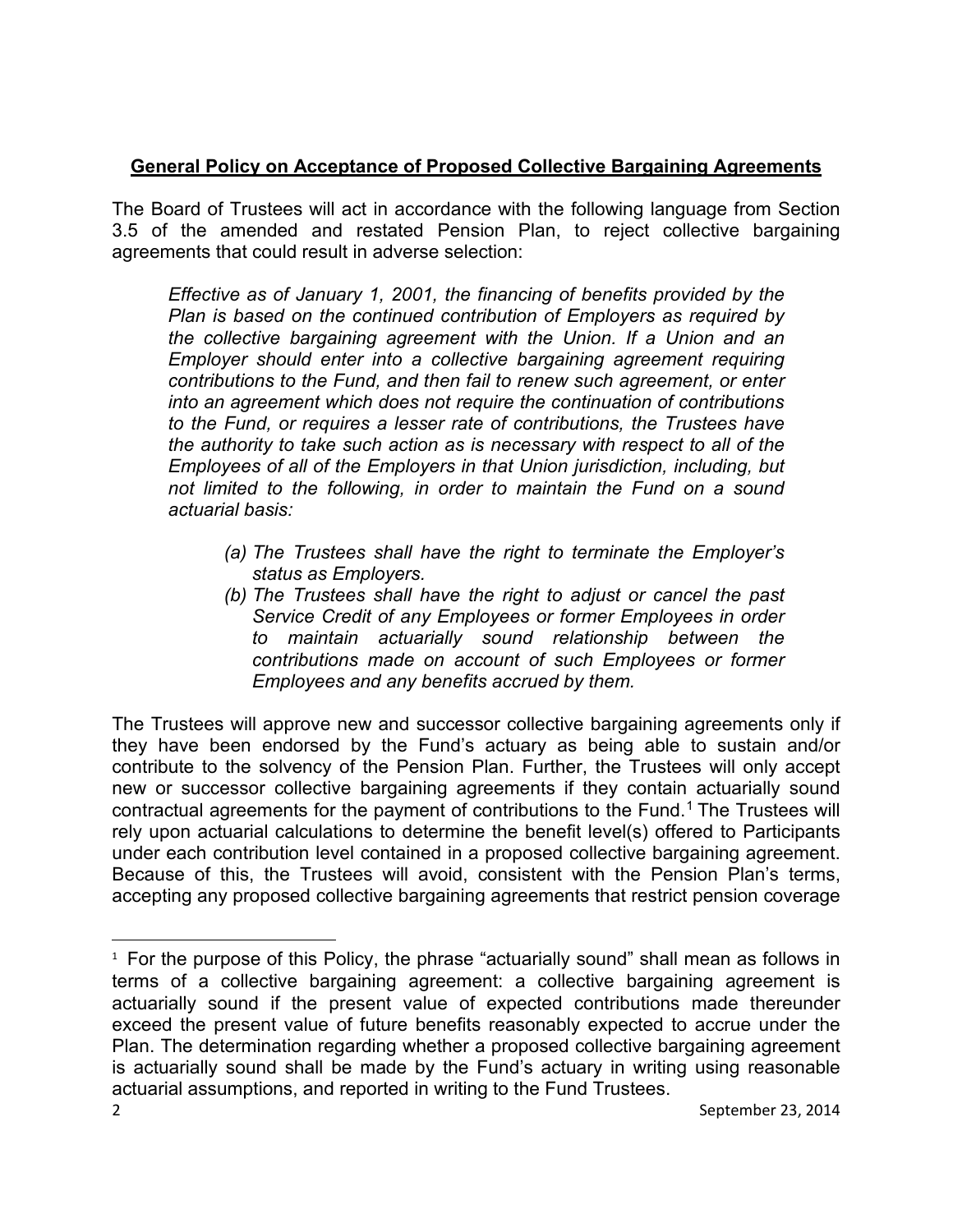to only those employees who are likely to receive a benefit and that exclude those employees who are less likely to receive a benefit whereby the contribution rate is insufficient to support the benefit level(s) promised. Further, the Trustees will not accept proposed collective bargaining agreements that, in practice, employ any type of "adverse selection".

Bargaining parties (i.e. the Union and the Employer) may reach tentative agreements on collectively bargained terms and conditions of employment impacting the Employer's participation in the Fund. However, all such collective bargaining agreements must be presented to and approved by the Fund's Trustees in accordance with this Policy before the Employer's participation (or continued participation) in the Fund is accepted.

# **Transition Period**

The Trustees are aware that some collective bargaining agreements, as presently constituted, may contain terms and conditions that are not consistent with this Policy Statement. Upon expiration and renegotiation of such collective bargaining agreements, the following shall be required for the Trustees to accept such collective bargaining agreements for participation in the Fund:

- 1. If any bargaining unit employees are currently excluded from participation in the Pension Fund, by Agreement, under the terms of the prior collective bargaining agreement, such partial participation must cease and either all bargaining unit employees must participate in the Fund, or no bargaining unit employees may participate in the Fund. If continued participation of employees is included in a new Agreement, the employer must commence participation in the Pension Fund on behalf of such employees, no later than thirty (30) days after the effective date of such agreement; and
- 2. A lower contribution rate or schedule for newly hired or covered employees will be permissible provided that such rate or schedule is approved and authorized by the Trustees in the current Rehabilitation Plan and otherwise complies with the General Policy statement above, including the determination by the Fund's actuary that such contribution rates and corresponding benefits are actuarially sound.

## **Employer Hardship Circumstances**

If an otherwise non-complying contributing employer can demonstrate through the submission of objective evidence satisfactory to the Trustees that: (i) it cannot financially sustain the contribution requirements of this Policy for all or a part of any term of a collective bargaining agreement; (ii) it has not otherwise acted in a manner that undermines, either directly or indirectly, the actuarial solvency of the Plan (e.g. through 'double breast' or other non-union operation(s)); and (iii) a complete or partial withdrawal from the Pension Fund would likely result in the employer's withdrawal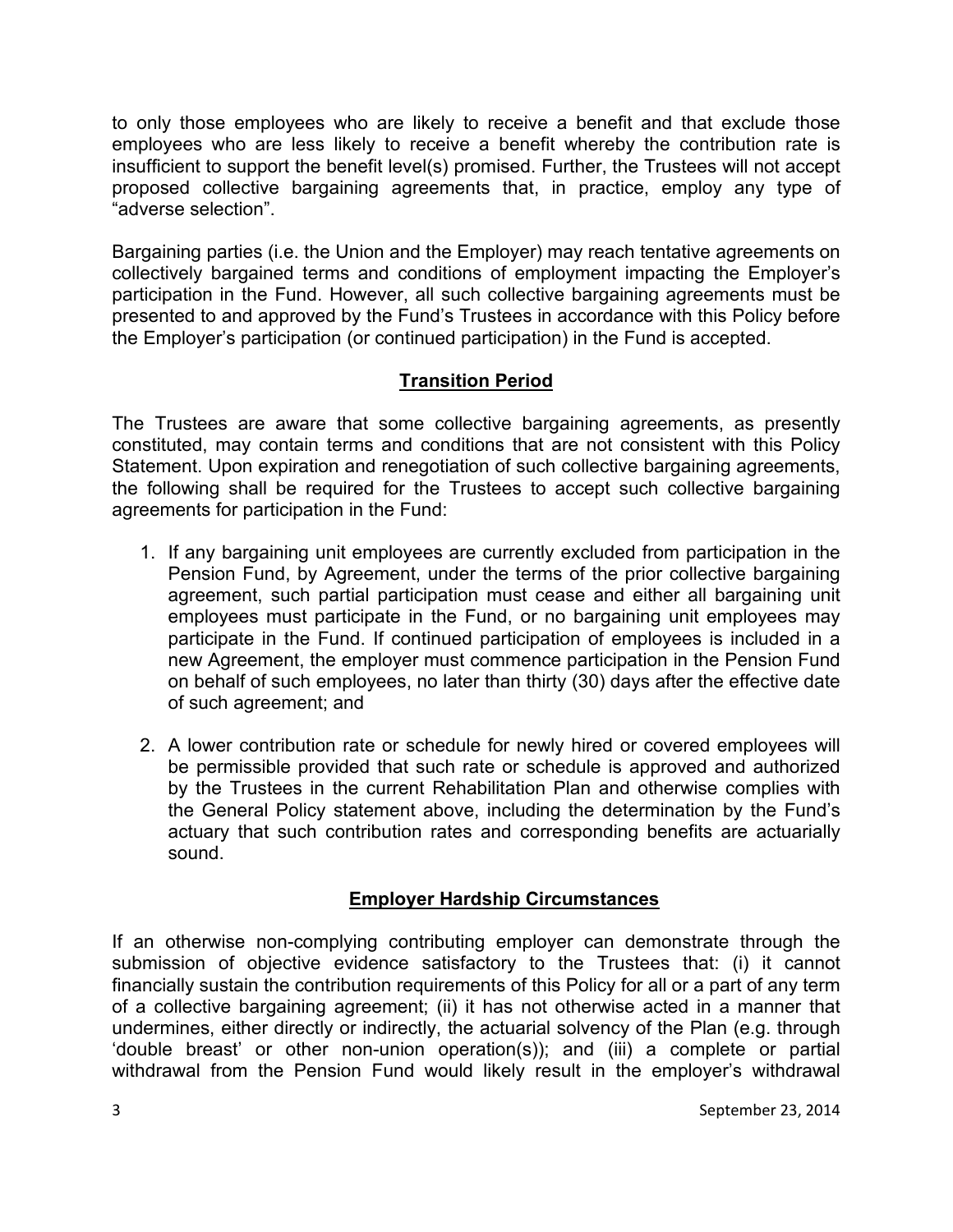liability being uncollectable. Notwithstanding the foregoing, the Trustees shall be empowered to vary the terms and conditions of this Policy for employers meeting this hardship exception in their sole discretion, so as to permit an employer's continued participation in the Fund, provided that the employer's contribution rates and corresponding benefits to the employer's employees are actuarially sound.

### **Non-Compliance**

If the bargaining parties are unable to negotiate terms and conditions for a proposed collective bargaining agreement that comply with the requirements set forth in this Policy Statement within one hundred eighty (180) days of the expiration of the currently effective bargaining agreement, the Trustees may: (i) implement the "Default Schedule" of the then current Rehabilitation Plan with regard to the employer and its covered employees; or (ii) terminate the employer's participation in the Fund, and assess withdrawal liability in accord with ERISA and the Fund's governing plan documents; or (iii) take any and all other reasonable measures necessary and appropriate that are consistent with their duties as ERISA "fiduciaries" and otherwise in accord with Federal Law.

## **Review & Modification of Policy Statement**

The Trustees will annually review this Policy Statement and any modifications to the provisions set forth above will be forwarded to all employers and to the Union within sixty (60) days after adoption. Further, this Policy Statement will be interpreted and applied in a manner consistent with the current, and any amended, Rehabilitation Plan, as well as ERISA and the PPA.

[the remainder of this page has been left blank intentionally, signatures to follow]